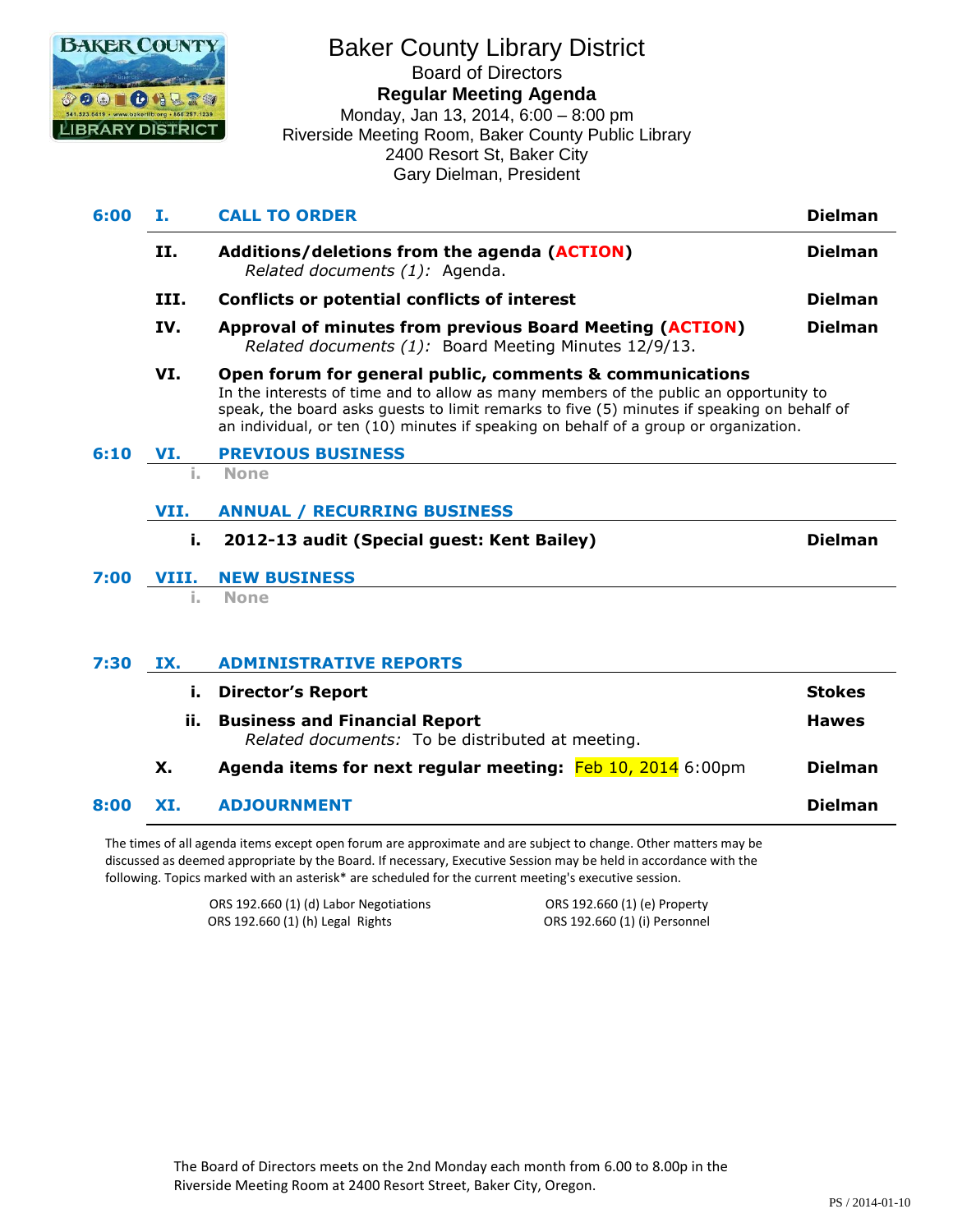

| <b>Call To Order</b>                           | Gary Dielman, President called the meeting to order at 6:03pm. The<br>meeting was held in the Archive Meeting Room at the Baker County<br>Public Library, 2400 Resort Street, Baker City, Oregon. Present were:<br>Gary Dielman, Nellie Forrester, Della Steele, and Betty Palmer,<br>Directors. Also present were Perry Stokes, Library Director; and<br>Christine Hawes, Business Manager.                                                                                                                                                                                                                                                                                                                                                                                                                                                                                                                                                                                                                                                                                         |
|------------------------------------------------|--------------------------------------------------------------------------------------------------------------------------------------------------------------------------------------------------------------------------------------------------------------------------------------------------------------------------------------------------------------------------------------------------------------------------------------------------------------------------------------------------------------------------------------------------------------------------------------------------------------------------------------------------------------------------------------------------------------------------------------------------------------------------------------------------------------------------------------------------------------------------------------------------------------------------------------------------------------------------------------------------------------------------------------------------------------------------------------|
| <b>Agenda Approved</b>                         | Dielman asked for additions or changes to the agenda. There were<br>none.                                                                                                                                                                                                                                                                                                                                                                                                                                                                                                                                                                                                                                                                                                                                                                                                                                                                                                                                                                                                            |
| <b>Conflicts of</b><br><b>Interest</b>         | Dielman asked if there were any potential conflicts of interest to be<br>declared. There were none.                                                                                                                                                                                                                                                                                                                                                                                                                                                                                                                                                                                                                                                                                                                                                                                                                                                                                                                                                                                  |
| <b>Minutes Approved</b>                        | Dielman asked for other corrections to minutes. Minor changes<br>received from Dielman were added to copy in packets. No other<br>changes were noted. Palmer made a motion to approve the Agenda<br>as presented and the November 18, 2013 Regular Meeting Minutes<br>as corrected; Forrester seconded; motion passed unanimously.                                                                                                                                                                                                                                                                                                                                                                                                                                                                                                                                                                                                                                                                                                                                                   |
| <b>Public Comment</b>                          | Dielman stated for the record that there were no other members of the<br>public present for comments. Stokes had nothing of note to report.                                                                                                                                                                                                                                                                                                                                                                                                                                                                                                                                                                                                                                                                                                                                                                                                                                                                                                                                          |
| <b>New Business:</b><br><b>Policy Revision</b> | Stokes is proposing an update to the District's Visitor and Non-<br>Resident Card Fees Policy to bring the policy in line with the<br>Evergreen fixed-limit patron types. While the change raises the number<br>of items loaned to non-resident patrons that have purchased a<br>temporary Visitor Card, he feels risk is minimal. From his experience,<br>most delinquent accounts are due to young adults in their 20s.<br>Changes include increasing the limit for a 3-month card to 6 items,<br>increasing the 6-month card to 12 item limit and one-year card to Full<br>Privileges. The 2-item checkout limit for the 1-month cards is retained<br>unchanged. With no further discussion, Forrester made a motion to<br>approve the Visitor and Non-Resident Card Fees Policy as<br>amended; Palmer seconded; motion passed unanimous.                                                                                                                                                                                                                                         |
| <b>Policy Review</b>                           | Stokes said that it was time to review a few of the policies that were last<br>adopted or reviewed in 2007 and 2009. The Bulletin Board Policy still<br>meets the District needs. He had no changes to propose for it.<br>Discussion ensued about the 30-day maximum display period; Stokes<br>believes it has been a sufficient time frame to keep the board's limited<br>space manageable. Items can be removed after their 30 days as the<br>board becomes too full. The policy specifies content authorized for<br>display. The board is primarily intended for non-profit uses, community<br>events and news and local government announcements. Signature<br>gathering, commercial advertising of products or services, and partisan<br>political candidate or ballot measure materials are prohibited. He and<br>Diana Pearson generally perform the maintenance.<br>Stokes proposed some revisions to the Statement on Privacy &<br>Confidentiality of Library Records Policy. On page one, under the<br>Information gathered section, he added a bullet listing "Records of |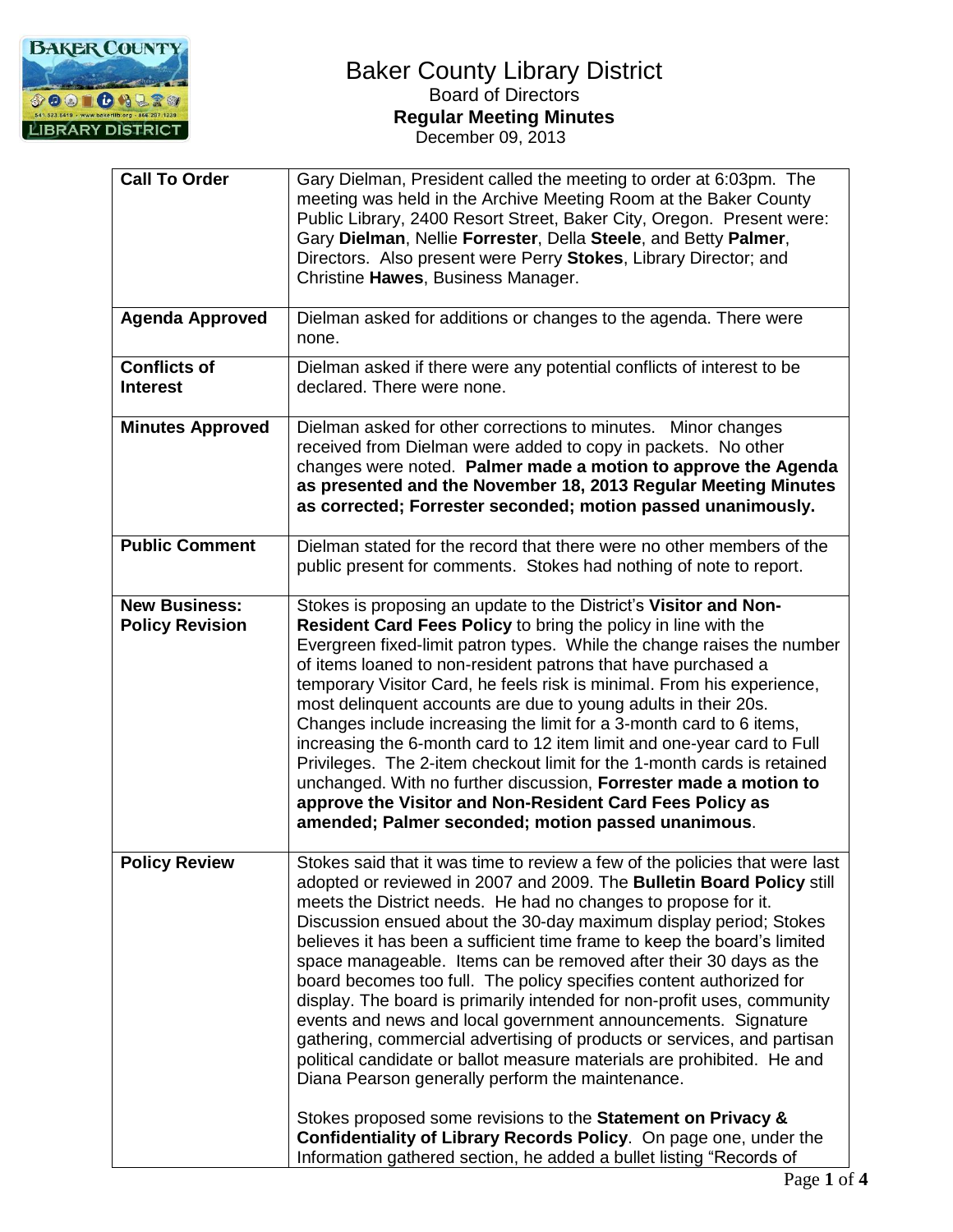

|                                                                      | Disciplinary and Collections Actions." Palmer asked how long those<br>records are retained to which Stokes replied five years minimum per<br>State law. On page two, Parents & Children section, the policy states<br>that parents of the child must be listed on the child's account to have<br>access to information on that record. Dielman asked for an example.<br>Stokes described a recent child custody dispute case in which this<br>policy clarification was needed. Library registration cards currently give<br>the parent applicant an opportunity to add other custodial<br>parent/guardian names but many overlook it. Palmer said that by<br>imposing this restriction, we are covering more than this type of<br>instance. She suggesting an allowance for proof of custody to gain<br>account access whether they were listed or not. The group agreed to<br>the changes. Stokes made note to include that a parent or guardian, or<br>child account sponsor (foster parents, grandparents, etc) can provide<br>proof of guardianship. The policy update will reflect current policy that<br>"information on a child's record will only be provided to the parent or<br>guardian listed on the record or registration card as the account<br>sponsor or the authorized parent or guardian." Palmer suggested<br>striking the requirement for address verification, leaving the birthdate<br>and other information requested for verification. On page three, Items<br>On Hold section, Stokes proposes to strike the line about shelving<br>holds by an alias or other alternate method. On page four, Illegal<br>Activity Prohibited section, line 2, correcting reference to "Rules of<br>Conduct" to the "Code of Conduct" to reflect the current policy title.<br>Palmer moved to adopt the Statement on Privacy & Confidentiality<br>of Library Records with corrections as discussed; Forrester<br>seconded; motion passed unanimous.<br>On the Video Security & Records Policy, Stokes had one minor<br>change. The approximate period that general video evidence is |
|----------------------------------------------------------------------|------------------------------------------------------------------------------------------------------------------------------------------------------------------------------------------------------------------------------------------------------------------------------------------------------------------------------------------------------------------------------------------------------------------------------------------------------------------------------------------------------------------------------------------------------------------------------------------------------------------------------------------------------------------------------------------------------------------------------------------------------------------------------------------------------------------------------------------------------------------------------------------------------------------------------------------------------------------------------------------------------------------------------------------------------------------------------------------------------------------------------------------------------------------------------------------------------------------------------------------------------------------------------------------------------------------------------------------------------------------------------------------------------------------------------------------------------------------------------------------------------------------------------------------------------------------------------------------------------------------------------------------------------------------------------------------------------------------------------------------------------------------------------------------------------------------------------------------------------------------------------------------------------------------------------------------------------------------------------------------------------------------------------------------------------------------------------------------------|
|                                                                      | retained was proposed to change from 21 days to 30 days since the<br>recently replaced DVR unit has an expanded memory capacity.<br>Forrester moved to adopt the Video Security & Records Policy as<br>amended; Steele seconded; motion passed unanimous.                                                                                                                                                                                                                                                                                                                                                                                                                                                                                                                                                                                                                                                                                                                                                                                                                                                                                                                                                                                                                                                                                                                                                                                                                                                                                                                                                                                                                                                                                                                                                                                                                                                                                                                                                                                                                                      |
| <b>Administrative</b><br><b>Reports:</b><br><b>Director's Report</b> | Stokes started administrative reports with an update on Sage. He<br>attended a Sage meeting this morning. The entity is in a better position<br>than previously thought, with a \$40,000 carryover anticipated. As a<br>program division of the EOU Pierce Library, the Sage budget has been<br>enigmatic. Stokes is lobbying to craft it more in line with local budget<br>law practices which would be more familiar to most Sage members.<br>The Pierce Library Director plans next year for EOU to pay half the<br>amount of dues it has in the past. Dielman asked what kind of alternate<br>entity was discussed to assume Sage. Stokes said Sage is looking at<br>either becoming or folding into a 501C3 or becoming a department of a<br>special district. At this time, the special district option is most favored<br>with the Hood River Library District as the most likely adoptive agency.<br>Other possible District's discussed were Umatilla Special Library<br>District, Baker, and Lake County.                                                                                                                                                                                                                                                                                                                                                                                                                                                                                                                                                                                                                                                                                                                                                                                                                                                                                                                                                                                                                                                                            |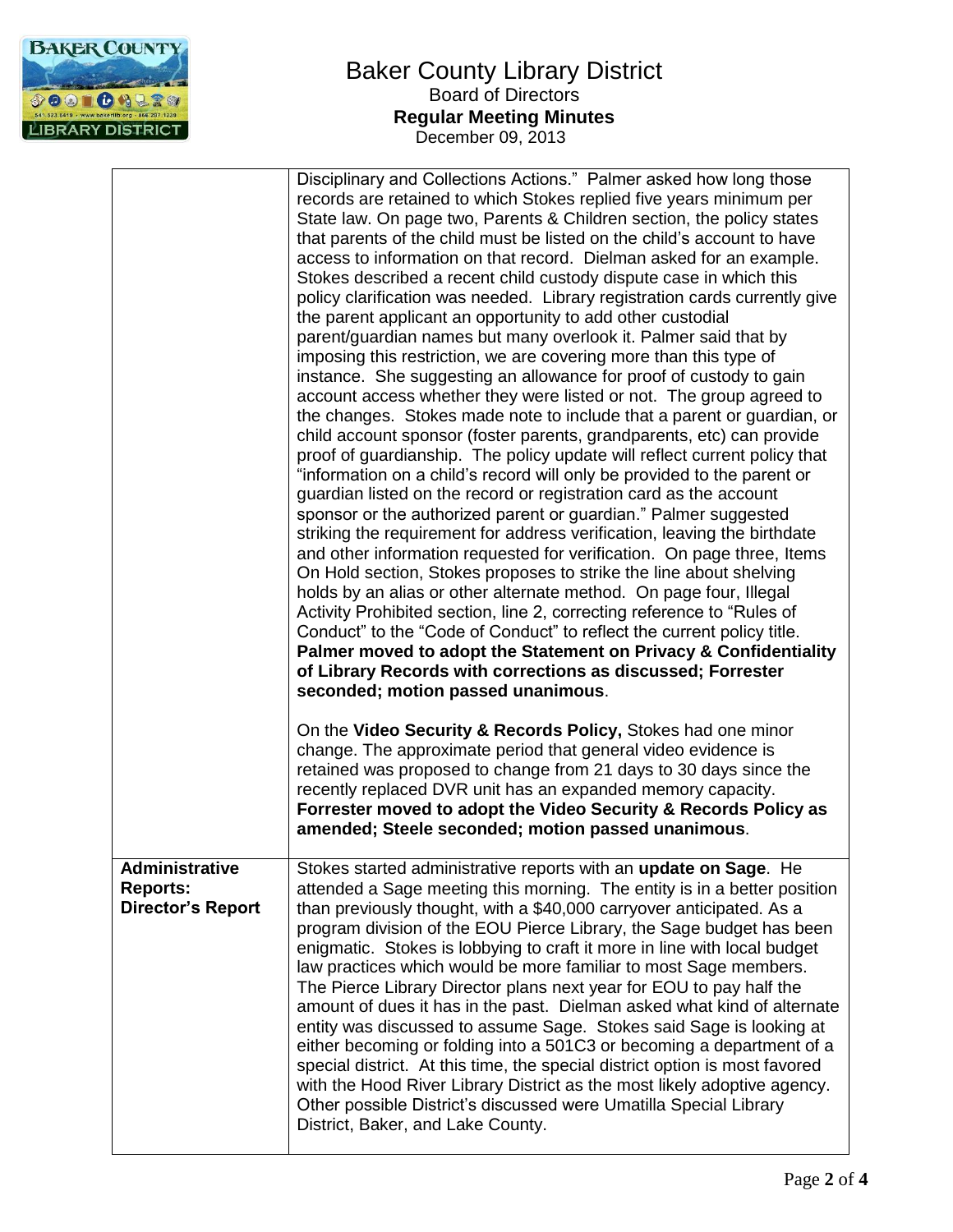

The Friends of the Library has been busy with the book sale; Stokes has not presented the **Strategic Plan** to them yet.

The **Branch Libraries** are all doing well in the cold weather. The front desk has two of the swing arms installed for the larger monitors, with two to go. In other news, **SDAO declined the safety grant request** for the Huntington sidewalk. They had several applications and gave a list of possible reasons they may have declined. There has been no word from the **Adler Grant** Committee at this time. We requested \$50,000 to help fund new smart security tag system for the Baker library. Stokes will be seeking additional grants for that project. We are getting low on library registration cards and are looking into ordering a different color for juvenile cards. The 5-year **maintenance contract with Comprise**  for the SAM public computer management software has recently concluded. The contract is now renewed on a year to year basis. Stokes will be crafting an RFP to assess the current service and compare it to other available options. The software is used to manage patron computer usage. This last year branch libraries were forced to disengage from the centrally managed system because of unresolved connectivity problems. The partitioning creates service inefficiencies for patrons and staff.

The **Bookmobile** will be on vacation for the last two weeks in December and the first two weeks of January. This is a cost-savings measure that Bookmobile staff came up with; patrons were notified and supported the option. The Bookmobile ran in the Twilight Parade last Saturday. Stokes commended the staff who decorated it for the "Country Christmas" theme. Melissa Shafer designed and fabricated long horns to mount on the front. Bethany Parker (new driver) had about 15 kids walk with her carrying signs. Steve Kunze was the special driver for the parade. The kids came up with clever slogans: Let 'R Book and Read-em-Cowboy for their signs.

In **staff news**, one staff member had a house fire last night and will be off for a couple days to deal with insurance. Stokes revealed inscribed mugs to be awarded for long-time staff in appreciation of their service anniversaries: Sara 30 years, Arlene 25 years and Carmen 25 years. A card was passed around for recent retiree, Arlene Dethloff.

The Amazon **book sale proceeds** have almost surpassed the amount netted from the annual book sales. There have been more volunteers working consistently on the project. The two annual book sales held at the Library are now more of a community service allowing the community first chance at books being discarded and sold. Hawes added book sales totaled \$680 in November and \$498 in October. Stokes said poorer quality and surplus items are shipped to Better World Books regularly. We just received our first commission of \$53.43.

Dielman wanted to comment on the Library website. He said that